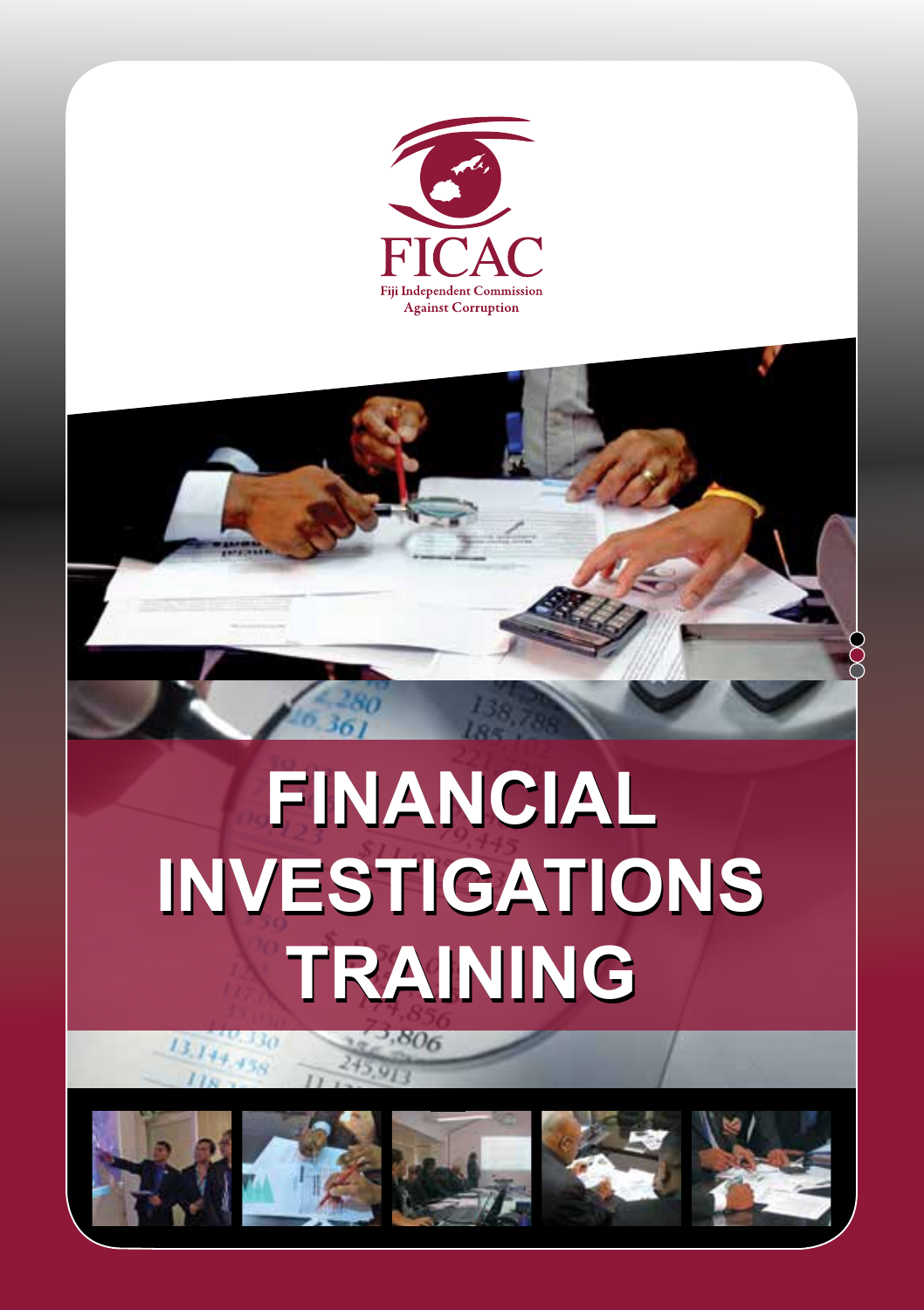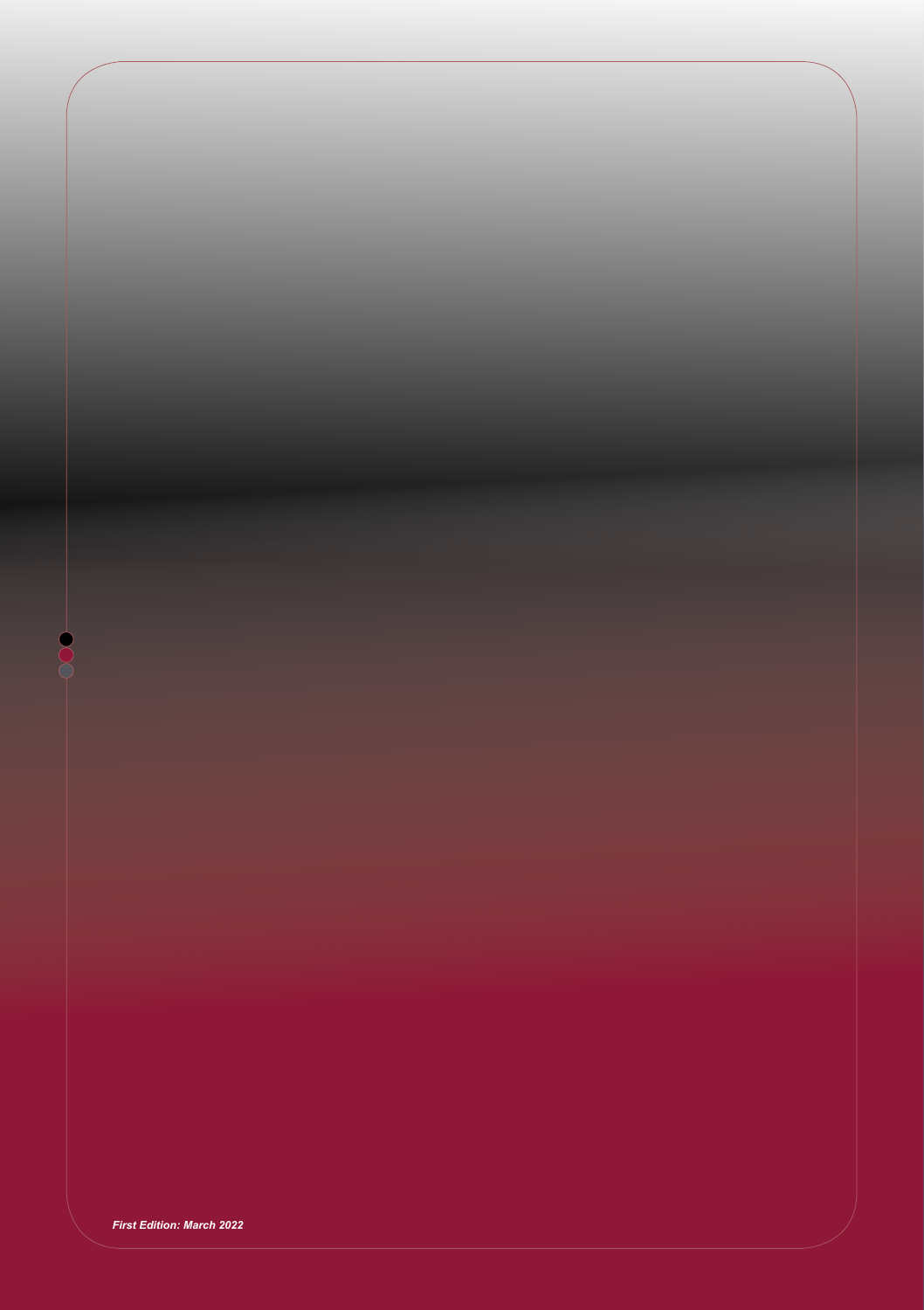# TABLE OF CONTENTS

| MESSAGE FROM THE DEPUTY COMMISSIONER                               | $\overline{2}$ |
|--------------------------------------------------------------------|----------------|
| <b>BACKGROUND INFORMATION</b>                                      | 4              |
| <b>COURSE OVERVIEW</b>                                             | 5              |
| Learning Outcomes                                                  | 5              |
| Course Layout                                                      | 6              |
| <b>COURSE MODULE DESCRIPTION</b>                                   | 8              |
| Overview of Financial Investigation                                | 8              |
| <b>Ethics and Professional Standards</b>                           | 8              |
| Types and Understanding of Relevant Offences                       | 9              |
| Conduct of Investigation                                           | 9              |
| Planning an Investigation                                          | 9              |
| Search and Seizure Process                                         | 9              |
| Evidence and Exhibit Management                                    | 10             |
| Analysis of Documents and Evidence                                 | 10             |
| <b>Recording Witness Statements</b>                                | 11             |
| Arrest, Care and Custody of Suspects - Bill of Rights              | 11             |
| Interview and Interrogation Skills                                 | 11             |
| Court Attendance, Procedures and Presentation of Evidence in Court | 11             |
| <b>Investigation Report Writing</b>                                | 12             |
| <b>TARGET GROUP</b>                                                | 12             |
| <b>COURSE FEES</b>                                                 | 12             |
| <b>CONCLUSION</b>                                                  | 12             |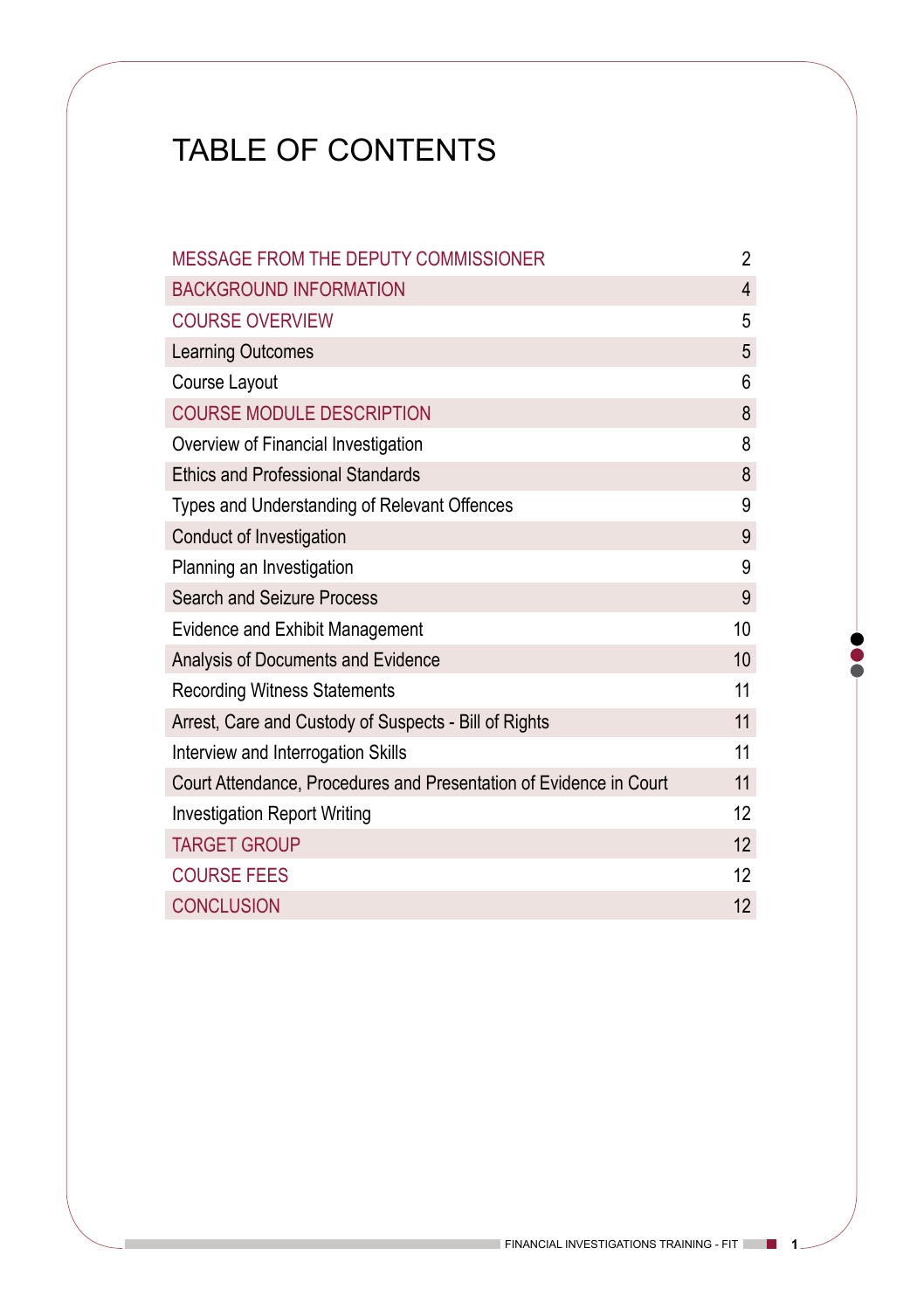# MESSAGE FROM THE DEPUTY COMMISSIONER

Bula Vinaka and warm greetings from the Fiji Independent Commission Against Corruption.

It gives me great pleasure to announce the inaugural course of the **Financial Investigations Training (FIT)** by the Fiji Independent Commission Against Corruption (FICAC). The training provides a pragmatic insight into the intricacies of financial crime investigations.

The segments of the training are coherently aligned to cover the essentials of financial investigations such as detecting the crime, collating direct and circumstantial evidence through witnesses and documents, analysing evidence, understanding the nuances of criminal liabilities and deducing reasonable inferences, preparing of investigation reports with recommendations that include preventing and mitigating measures, and providing credible testimonies in the court of law.

The occurrence of financial crimes is a serious concern for any organisation both in public and private sectors, and could severely impact the profitability of the organisation. It breeds rapidly if the organisation is not perpetuating a robust, transparent and accountable working culture. It further erodes the public and investors' confidence. Protecting the reputation of an organisation is all about protecting its business and vice versa.

Since its establishment, FICAC has witnessed many financial frauds going undetected for a prolonged period in many organisations, and there is also an influx of requests received by FICAC from various organisations to conduct similar training to its employees. Being part of FICAC's mandate, we now offer this course to interested individuals and organisations in order to strengthen their battle against financial crimes.

The Financial Investigations Training will be facilitated by well experienced and qualified Senior Investigators and Legal Counsel of FICAC.

It is my sincere hope that the training will be a return of investment for the participating individuals and organisations to promote a transparent and accountable working culture and consequently, enhance the profitability through ethical business practices. I wish to encourage the interested participants to use this opportunity to the fullest.

**Rashmi Aslam** Deputy Commissioner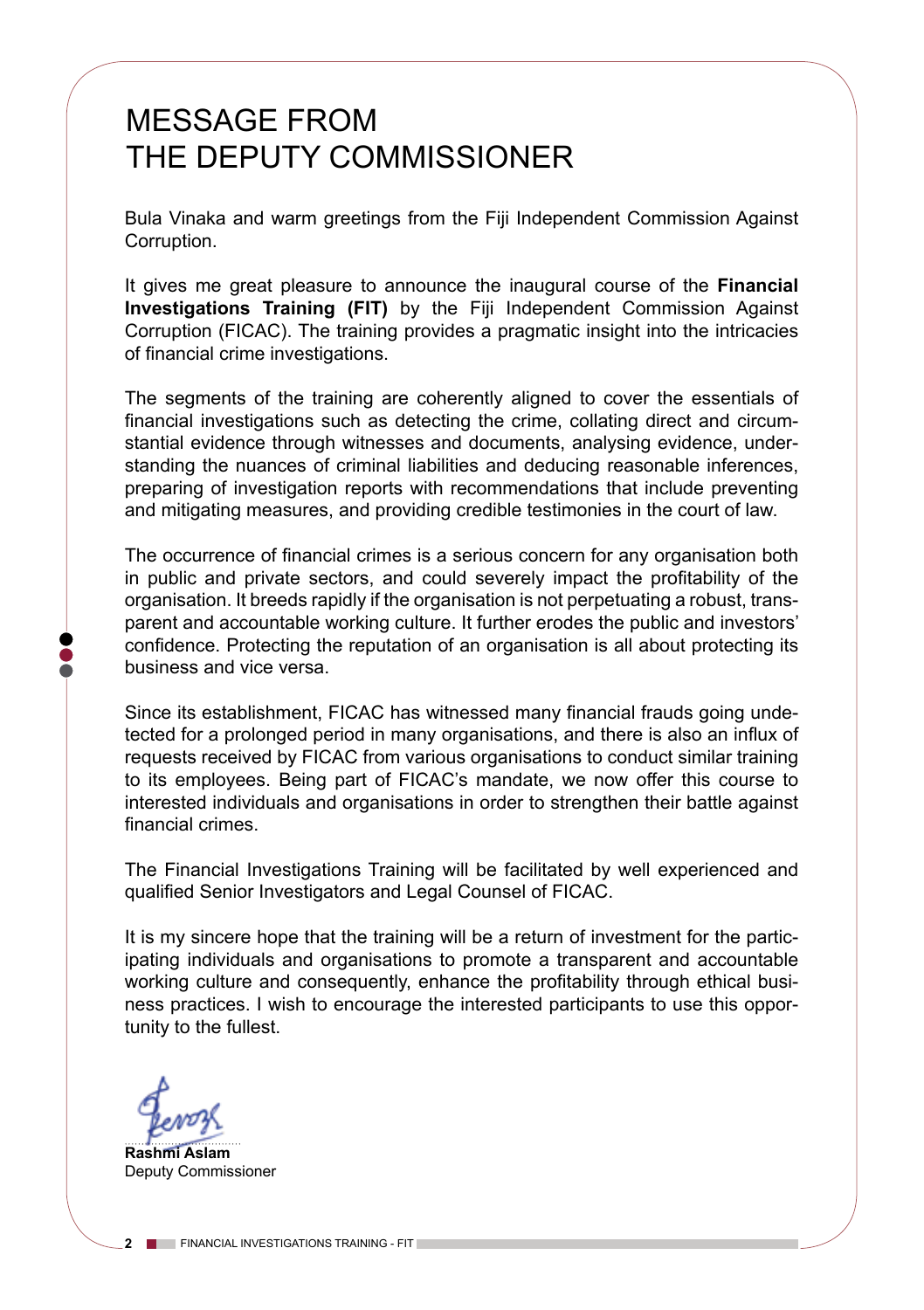*A successful Investigator will be able to deduce what happened at the financial crime scene with a fair amount of accuracy and provide solid evidence that is admissible in Court.* 

**Amoon** 

**EXECUTIVE SUMMARY**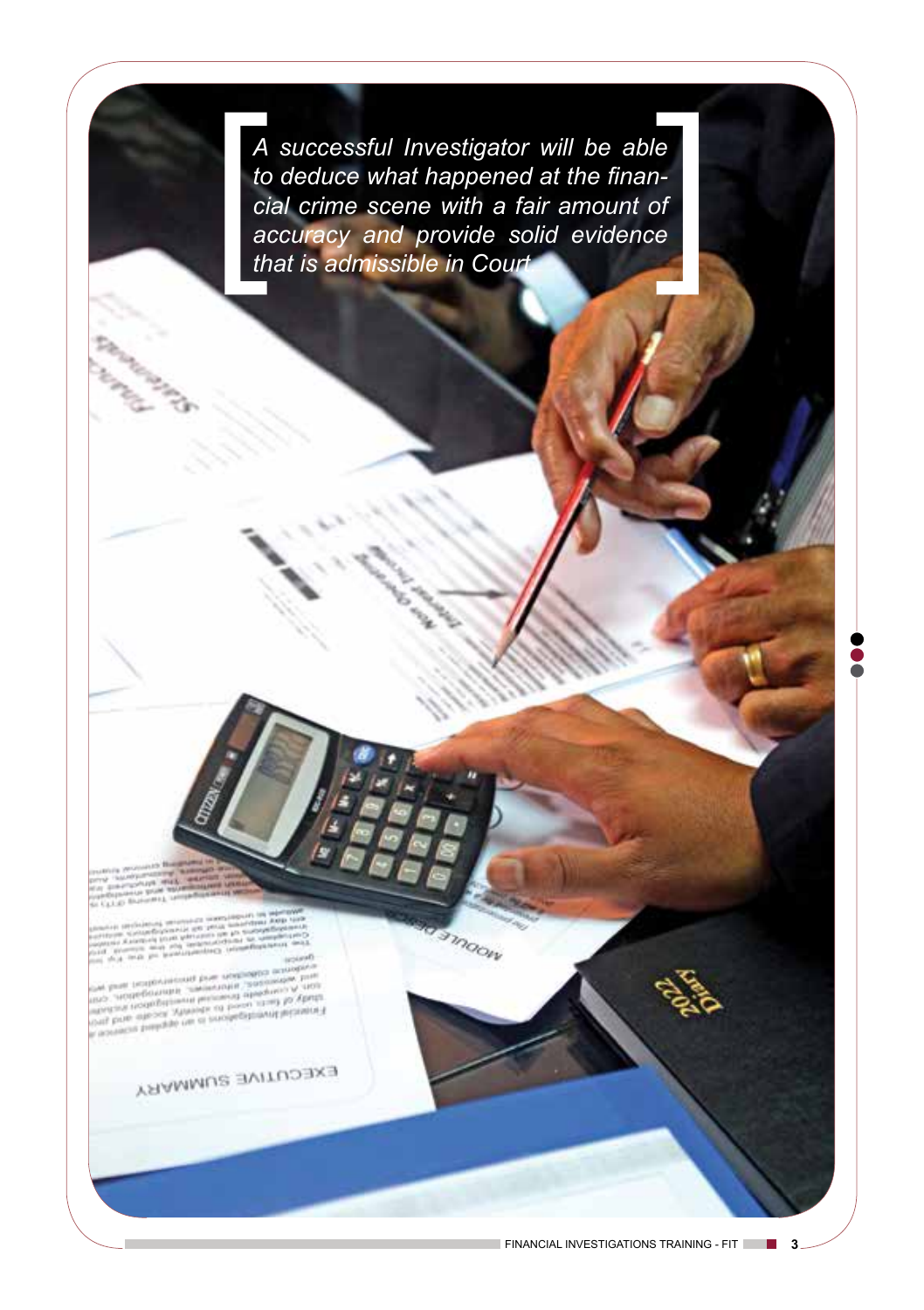## BACKGROUND INFORMATION

As a Commission, we are committed to our vision in which we strive to ensure *all citizens of Fiji live a life free of corruption. We approach our vision with our core functions which consist of Investigation, Prosecution and Corruption Prevention.*

For the past fifteen (15) years, FICAC has continuously strived to bring the people closer to the work we do. The intention is to make the people of Fiji understand the nature of our work and at the same time foster their support in the fight against corruption.

The legal framework for the establishment of FICAC is Section 115 of the Constitution of the Republic of Fiji 2013 and the Fiji Independent Commission Against Corruption Act No. 11 of 2007 which sets out the responsibilities and scope of its activities.

Through its experience, FICAC has observed various types of frauds and financial crimes in many public and private institutions resulting in severe financial crisis with corrosive effects on basic finance management. Overcoming such a challenge is daunting and a reactive approach through criminal investigations by a law enforcement agency per se is not adequate to mitigate the repercussions. The organisations facing such challenges must consider a robust and holistic approach to prevent financial crimes. Having a well experienced and skilled set of officers who are well trained in detecting and investigating financial crimes is a necessity in modern financial management.

In that regard, FICAC hopes that FIT will provide the necessary skills and training to those who are fighting financial crimes in the front line and in return, protect their organisations from all types of corruption.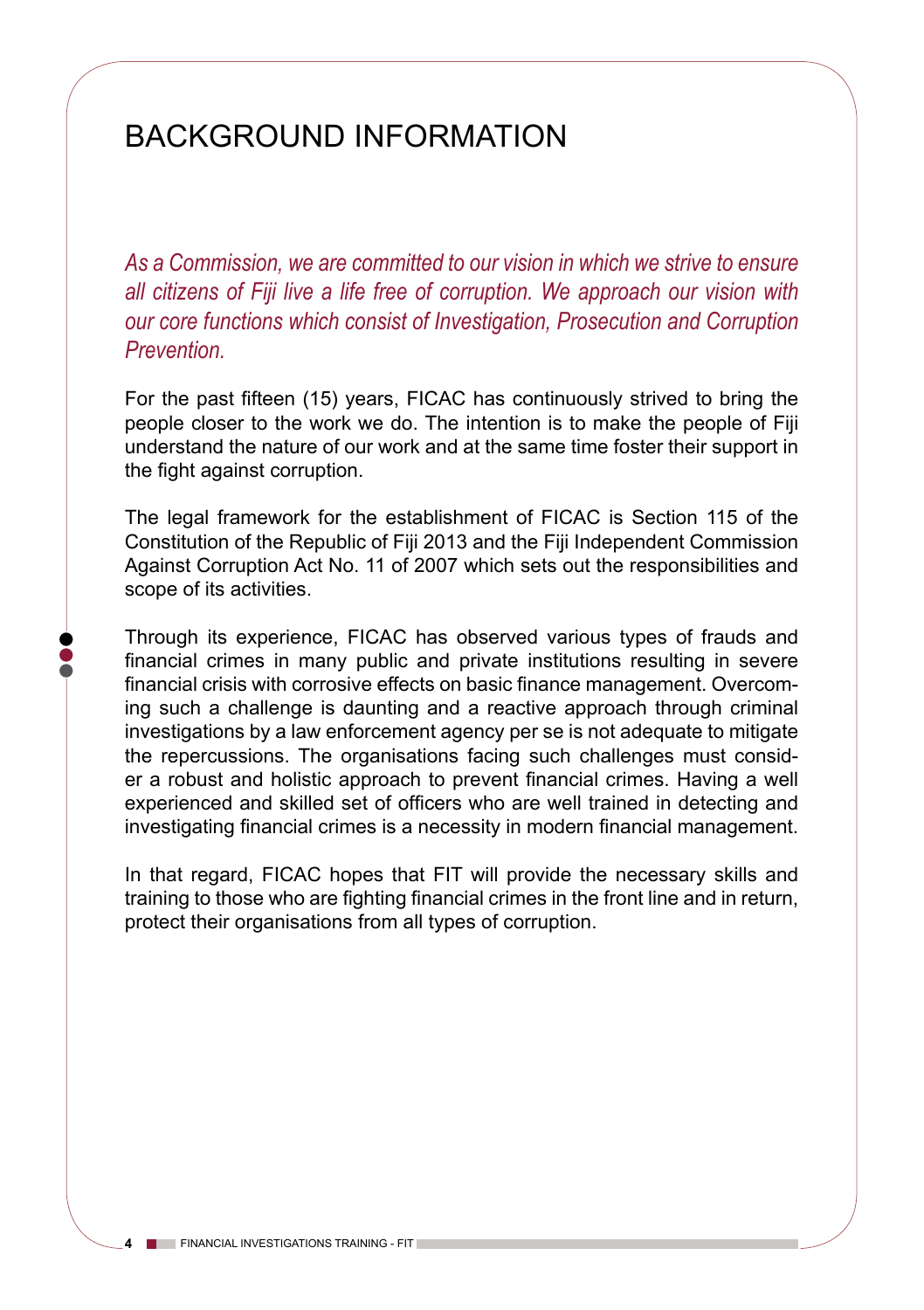# COURSE OVERVIEW

*Financial investigation is an applied science and knowledge that involves the study of facts used to identify, locate and prove the guilt of a perpetrator. A complete financial investigation includes obtaining testimony of victims and witnesses, interviews, interrogations, crime scene examinations, searches, evidence collection including preservation and working on information and intelligence.* 

Welcome to the first FICAC Financial Investigations Training (FIT).

The aim of this course is to provide participants with the essential knowledge and skills to successfully perform financial investigations. The six-day training is comprehensive as it focuses on in-depth investigation processes and activities undertaken in order to investigate financial crimes successfully. FIT also emphasizes on the basic legal frame work relating to criminal offences linked to financial crimes.

The course is primarily structured for Financial and Forensic Investigators, Ethics and Compliance Officers, Accountants, Accounts Officers and Auditors who are actively involved in handling financial investigations at a tactical level.

#### **Learning Outcomes**

At the end of this course, participants should be able to:

- Understand the role of a Financial Investigator, the knowledge and skills required
- Understand the basic principles of ethics and professional standards of a Financial Investigator
- Identify the likely financial offences under the relevant laws
- Understand the process and procedures of conducting a financial investigation
- Demonstrate appropriate techniques for presenting evidence in Court
- Understand the difference between the types of reports and demonstrate the ability to write a detailed investigative report and accurate field notes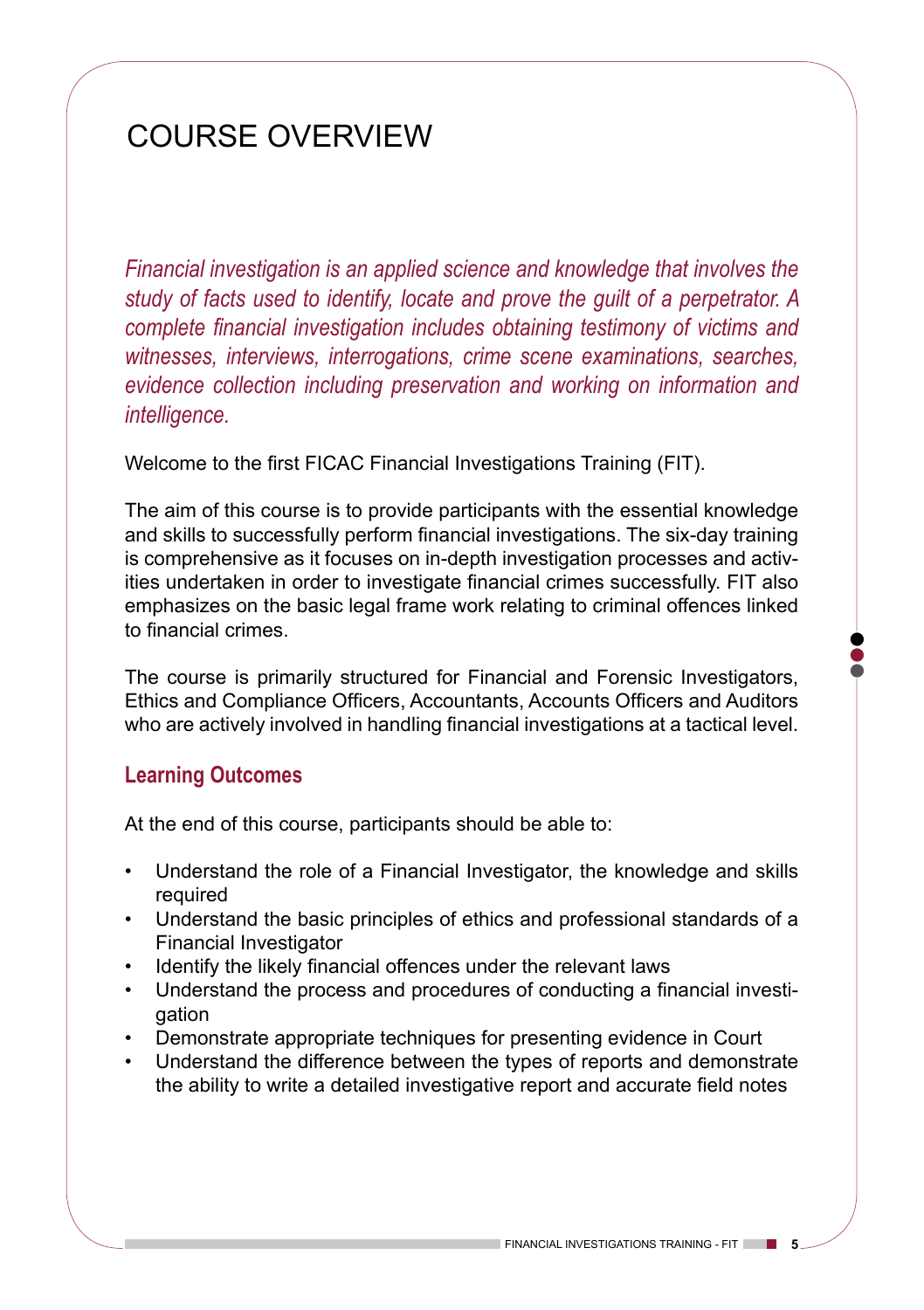## **Course Layout**

The course is delivered in thirteen (13) modules and each module focuses on specific topic areas as follows:

- Module 1 Overview of Financial Investigation
- Module 2 Ethics and Professional Standards
- Module 3 Types and Understanding of Relevant Offences
- Module 4 Conduct of Investigation
- Module 5 Planning an Investigation
- Module 6 Search and Seizure Process
- Module 7 Evidence and Exhibit Management
- Module 8 Analysis of Documents and Evidence
- Module 9 Recording Witness Statements
- Module 10 Arrest, Care and Custody of Suspects Bill of Rights
- Module 11 Interview and Interrogation Skills
- Module 12 Court Attendance, Procedures and Presentation of Evidence in Court
- Module 13 Investigation Report Writing

At the completion of the course, participants will be issued a certificate confirming their attendance. We encourage participants to attend the full course and actively contribute during the training.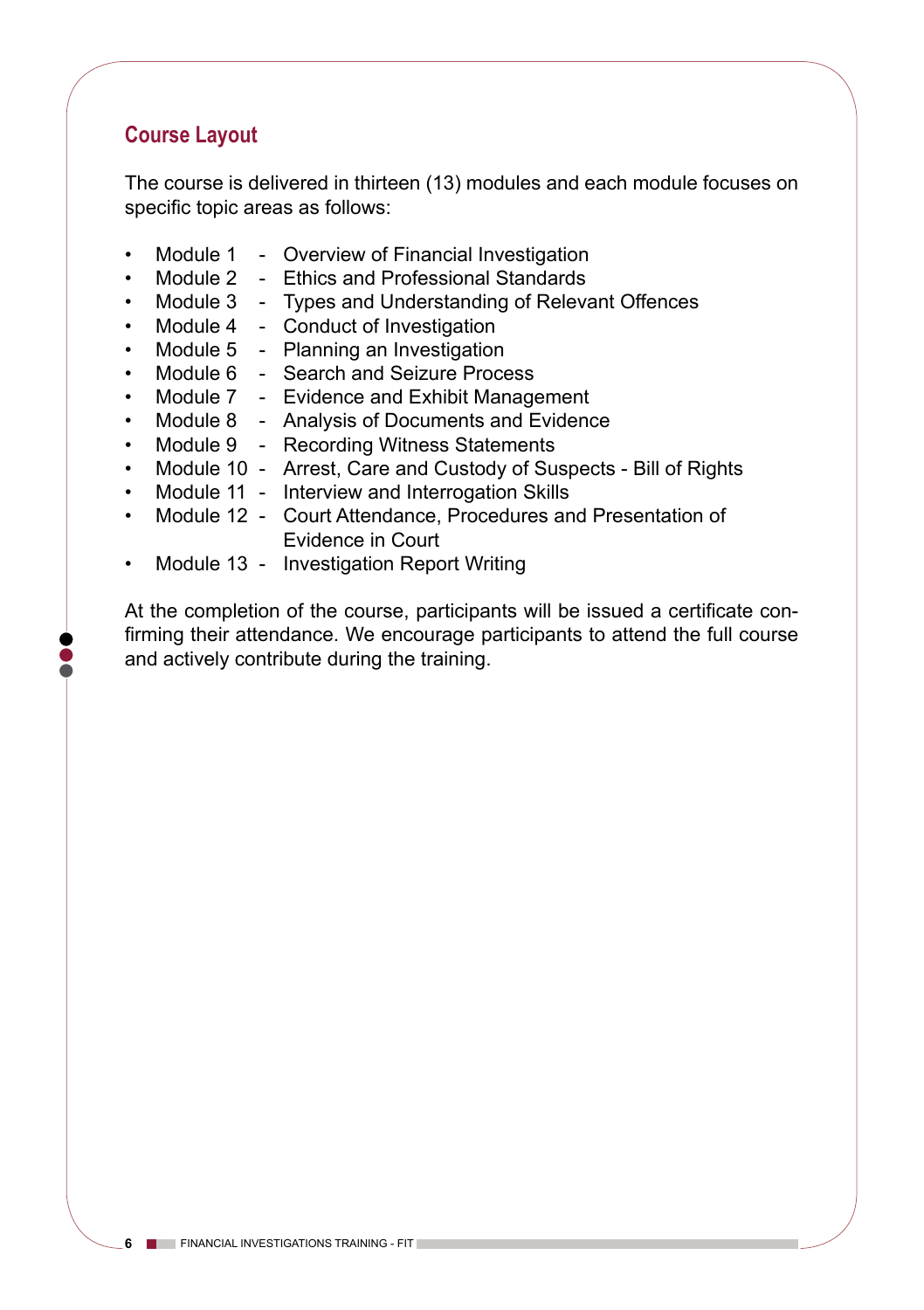*The modern day challenge requires that all Investigators must acquire sufficient knowledge, skills and attitude in order to undertake criminal financial investigations with success.*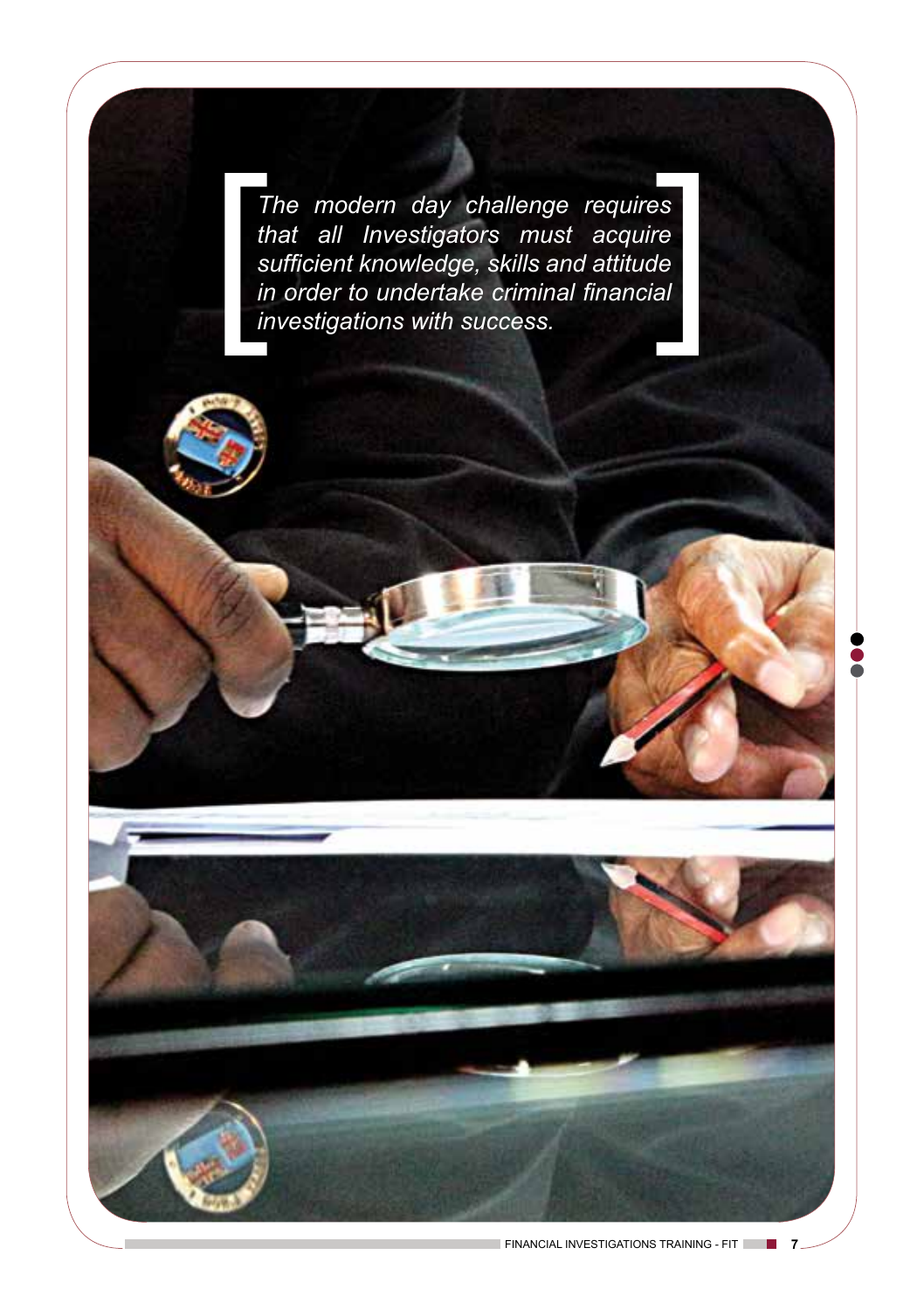# COURSE MODULE DESCRIPTION

*Presentations during the course are sequential. Learning modules focus on theoretical and practical aspects of the course and comprises of the topics listed hereunder.*

#### **Overview of Financial Investigation**

Being an Investigator, an individual must have an eye for detail and ability to identify small but important evidence, make insightful leaps and to search out important pieces of evidence from an ocean of incidental details. An incompetent Investigator will overlook important details, ignore solid facts behind insignificant trivialities and even destroy important evidence through mishandling and mismanagement.

A successful Investigator will be able to deduce what happened at the financial crime scene with a fair amount of accuracy and provide solid evidence that is admissible in court.

This module focuses on the summary of this course, the process and activities involved whilst undertaking a financial investigation.

#### **Ethics and Professional Standards**

This is a critical thinking module that focuses on the concepts of ethics, professional standards and integrity. It is important to understand the ethical boundaries, dilemmas and conflict of interest an Investigator may encounter whilst conducting an investigation.

The concept of integrity has been added to this module to broaden the focus from the traditional field of ethics to a more comprehensive view on relationships and behaviour.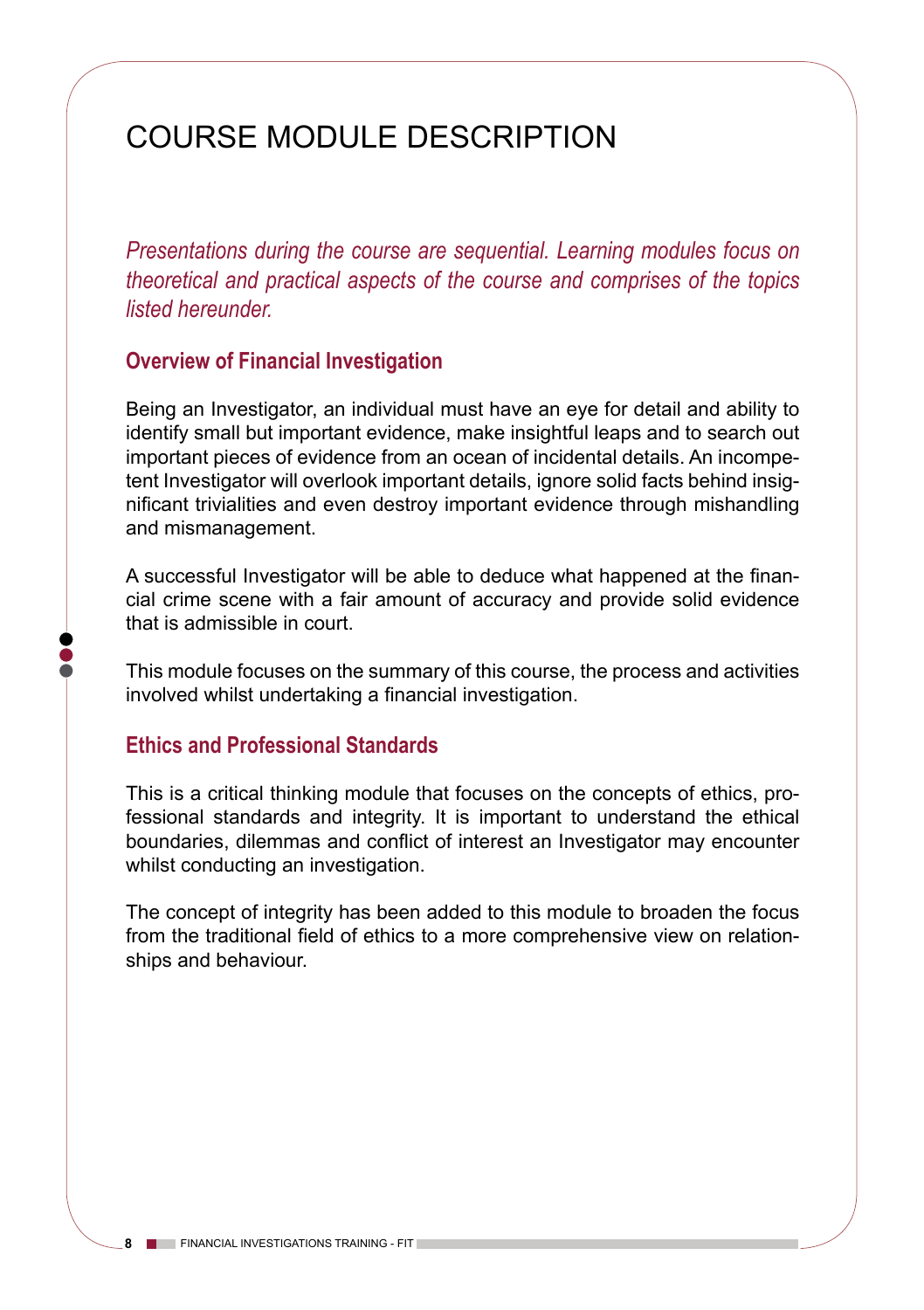## **Types and Understanding of Relevant Offences**

Participants will be exposed to the legal framework surrounding financial investigations and the likely offences under the Crimes Act and other relevant legislations.

## **Conduct of Investigation**

This module will provide participants with an understanding of the processes and procedures of conducting investigations and attributes of becoming a competent & effective Investigator.

Topics covered in this module are:

- What is an investigation?
- Attributes of a competent & effective Investigator.
- Elements of the investigation process.
- Combination of skills.
- Principles of investigation.
- Challenges & difficulties in investigation.
- Understanding the powers of investigation.

#### **Planning an Investigation**

Investigation plan is the first document that is prepared when a case is approved for investigation. The investigation work plan must be comprehensive and thorough. It must contain a clear direction of the investigation process in a methodical but expeditious manner. This includes the formulating of hypothesis, scope and time perseverance.

An Investigator assigned to a case must open an investigation file and prepare an investigation plan upon receiving his/her instructions to investigate. The investigation will commence upon review and approval of the investigation plan by Supervisors.

This module aims to prepare participants with sufficient knowledge, skills and attitude to manage any financial crime investigation. The planning should include the types of enquiries, security, collect/analysis of evidence and examination before initiating actions during an investigation.

#### **Search and Seizure Process**

Search and seizure are procedures used in many civil law and common law legal systems by which police or other authorities and their agents, who, upon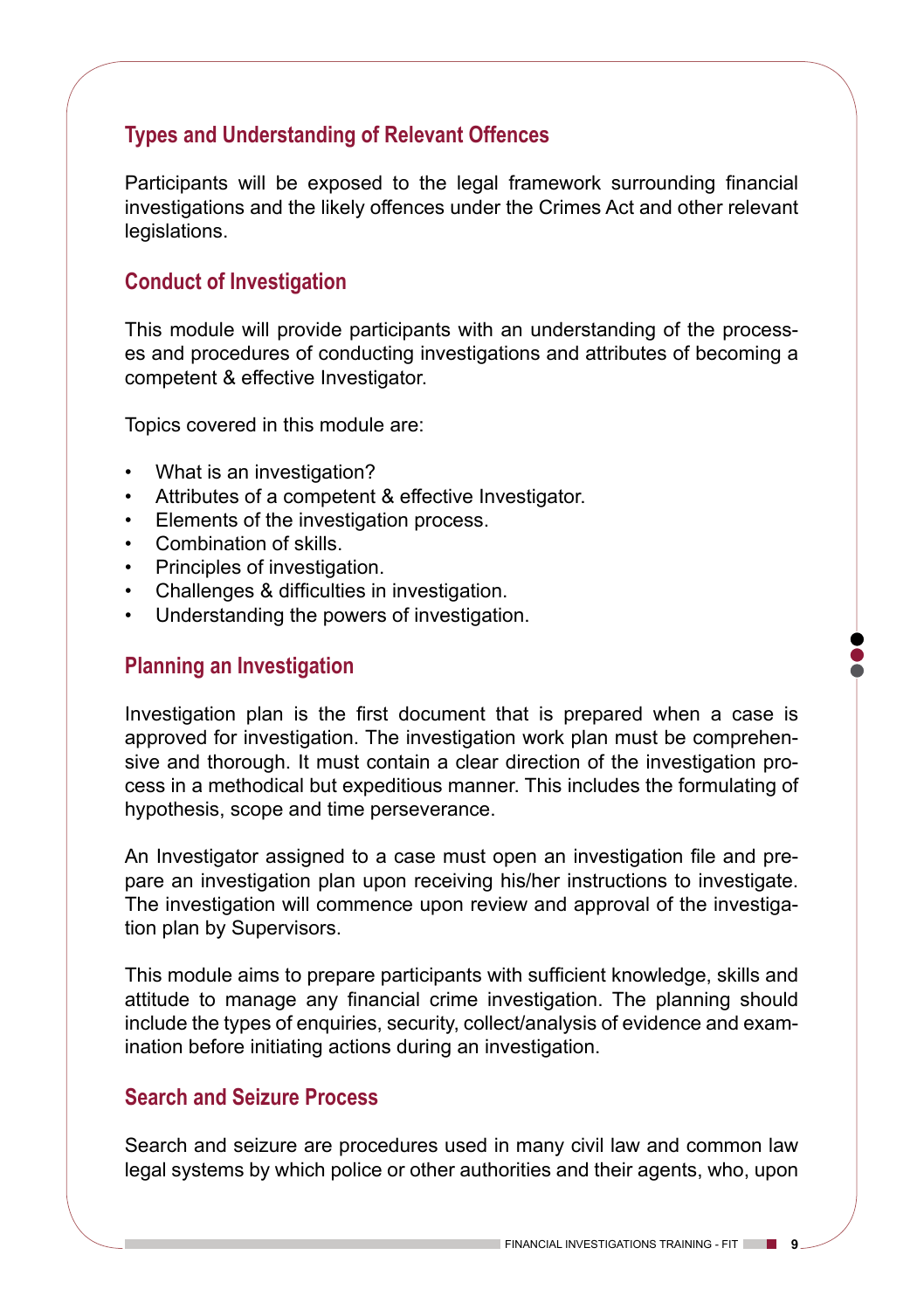reasonable suspicion that a crime has been committed, execute a search of a person's property and confiscate any relevant evidence in connection to the crime.

This module focuses on the legal authority and guidelines warranted in the preparation of Search Warrants. Participants will be given the opportunity to undergo practical activities on how to complete a proper search list template when conducting searches.

#### **Evidence and Exhibit Management**

Evidence in the form of Exhibits is important when corroborating facts that meet the elements of offences in cases. The management and handling of exhibits is the most crucial component in the successful prosecution of cases. This topic will outline the type of evidence, chain of evidence and correct procedures accepted by the Court.

In this module, participants should have tact knowledge of evidence in terms of investigating any case, the different types and classification of evidence. Participants will also realise the effects of tampering with evidence or missing critical evidence during an investigation.

#### **Analysis of Documents and Evidence**

The analysis and identifying documents are an integral part of any investigation. In this module, participants will discuss and be provided with an understanding of the following:

- the importance of documents;
- the importance of knowing what document to collect;
- the basics of conducting document analysis and retrieving necessary evidence and making reasonable inferences;
- how to prove the elements of offences through documentary evidence; and,
- the importance of knowing the defenses against your document/evidence.

Additionally, participants will be given an overview of the flow chart method of financial activities involved in financial investigation with case examples.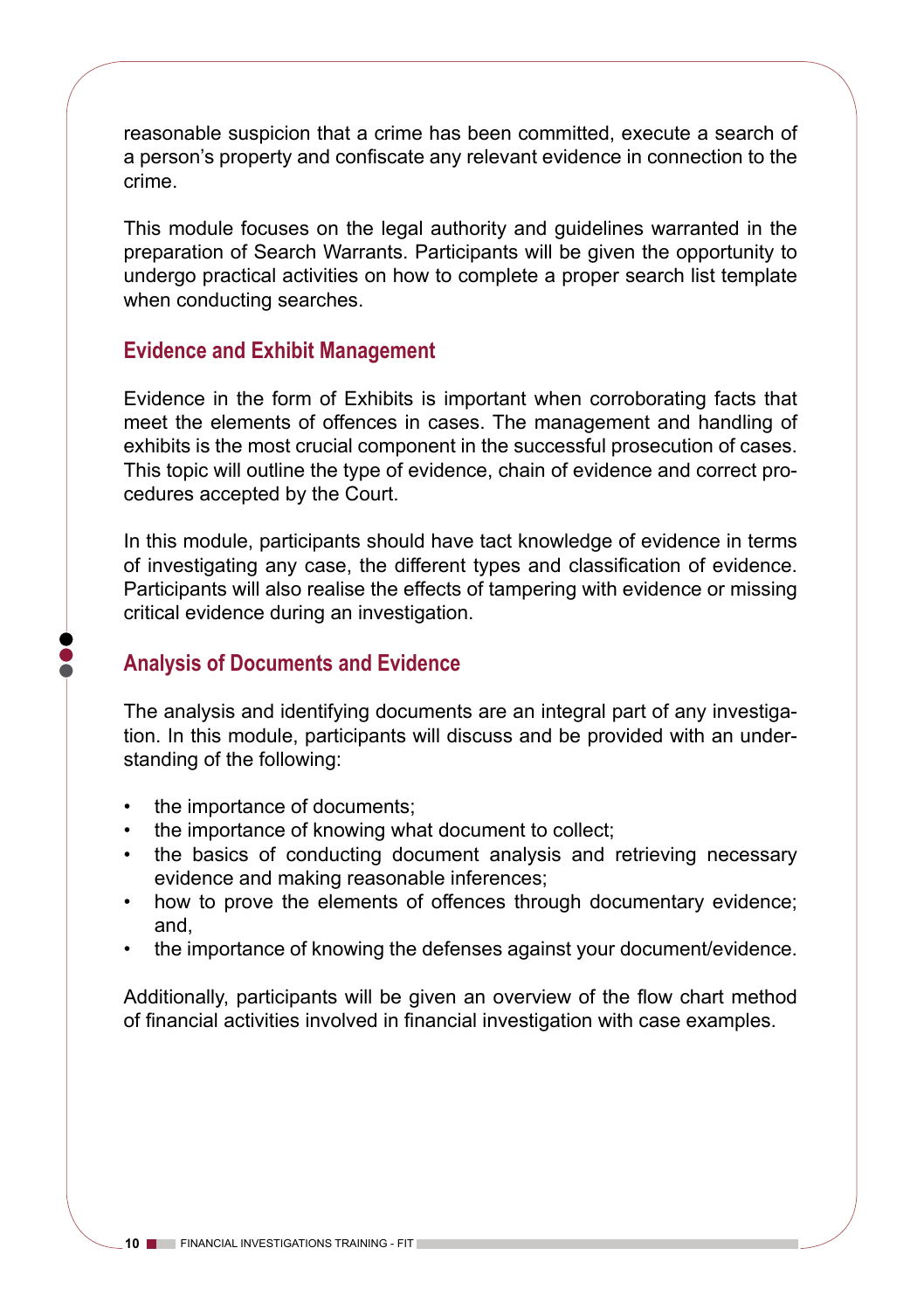#### **Recording Witness Statements**

This is an essential part of an investigation process as it forms the foundation of a successful prosecution. This topic will enhance the skills of participants in terms of covering all elements of offences and corroborating the facts in the witness's statement.

In this session, participants will also learn ways of eliciting important facts from witnesses.

## **Arrest, Care and Custody of Suspects - Bill of Rights**

Rights of suspects as the persons subjected to an investigation is embedded in the Constitution. All suspects must be treated with respect and in a professional manner. It is important to uphold the principles of fairness and justice and should never be compromised in the course of an investigation.

This module will thoroughly address the importance of care and custody of suspects, the rights of arrested and detained persons including the avoidance of claims or civil litigation against relevant authorities dealing with investigation and prosecution.

#### **Interview and Interrogation Skills**

The interview of suspects is the process of eliciting information from suspects under the lawful cautionary guidelines of Judges Rules. It is an area of concern whereby the content of the caution interview transcript, which is a part of the disclosures, can be produced as evidence. An accused person can be acquitted in a case due to improper and unfair interrogation methods following an unsuccessful hearing (voir dires).

Eliciting incriminating facts in caution interviews is an art which will be addressed in this module.

#### **Court Attendance, Procedures and Presentation of Evidence in Court**

Diligent and careful investigation leads to a successful prosecution. An essential part of an Investigator's role is to be fully acquainted with Court procedures and presentation of evidence.

This module outlines the Court procedures and required standards of adducing verbal and documentary evidence in Court in order to attain a successful prosecution.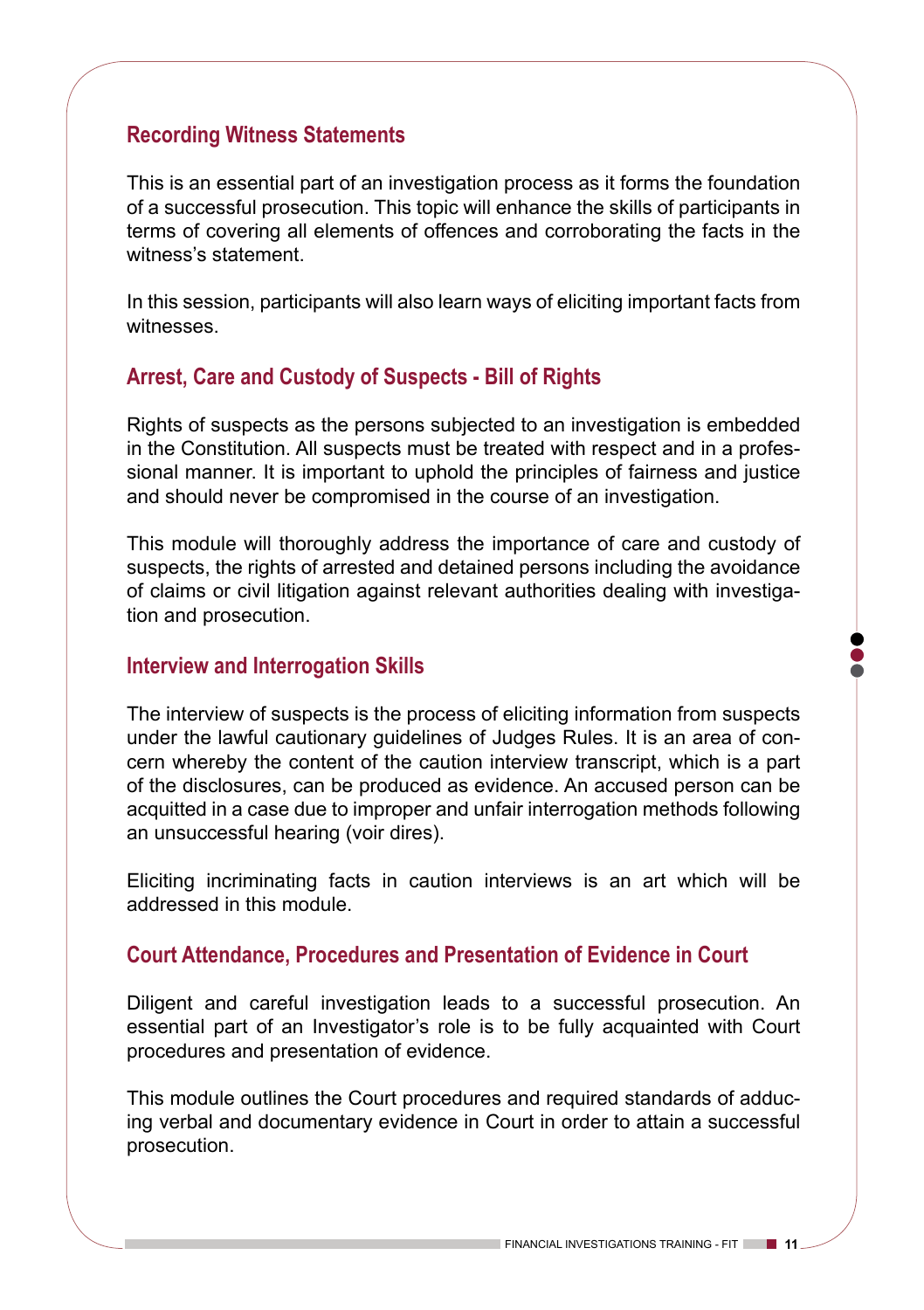## **Investigation Report Writing**

Investigations are only complete once a formal investigation report is prepared. Investigation reports usually provide a quick view of the complete investigation.

Collating, compiling and reporting the investigation findings is crucial in assessing whether or not the allegations have been proven beyond reasonable doubt. The link between the Investigator, Prosecutor and the Courts in providing a clear and understandable picture about the case can only be enabled through a comprehensive investigation report.

The main purpose of the investigation report is: to provide the subject of investigation; methods used during investigation; findings during investigation including its analysis; and recommendation by the Investigating Officer. Participants should understand the purpose of the whole investigation and identify whether resources intended for the investigation were used accordingly.

Further, an Investigator will also note various loopholes and weaknesses in a given organisation subject to the investigation and they must be able to make accurate recommendations to rectify those procedural errors in order to prevent occurrences of similar crimes.

Participants will be provided an outline of how to prepare an investigation report that will account for the facts and appropriate actions taken during the investigation process. This can include charts, graphics and other visuals that can be of great assistance to the reader.

#### **TARGET GROUP**

Target audience for FIT is: Financial and Forensic Investigators, Ethics and Compliance Officers, Accountants, Accounts Officers and Auditors.

#### **COURSE FEES**

A non-refundable application fee of FJ\$50.00 and a course fee of FJ\$1,000.00 is required from participants for confirmation of registration.

#### **CONCLUSION**

The Financial Investigations Training is designed to broaden participants knowledge in financial crimes investigations. The knowledge and experience gathered will enhance the quality of work, detection and prevention of financial crimes in their respective work place.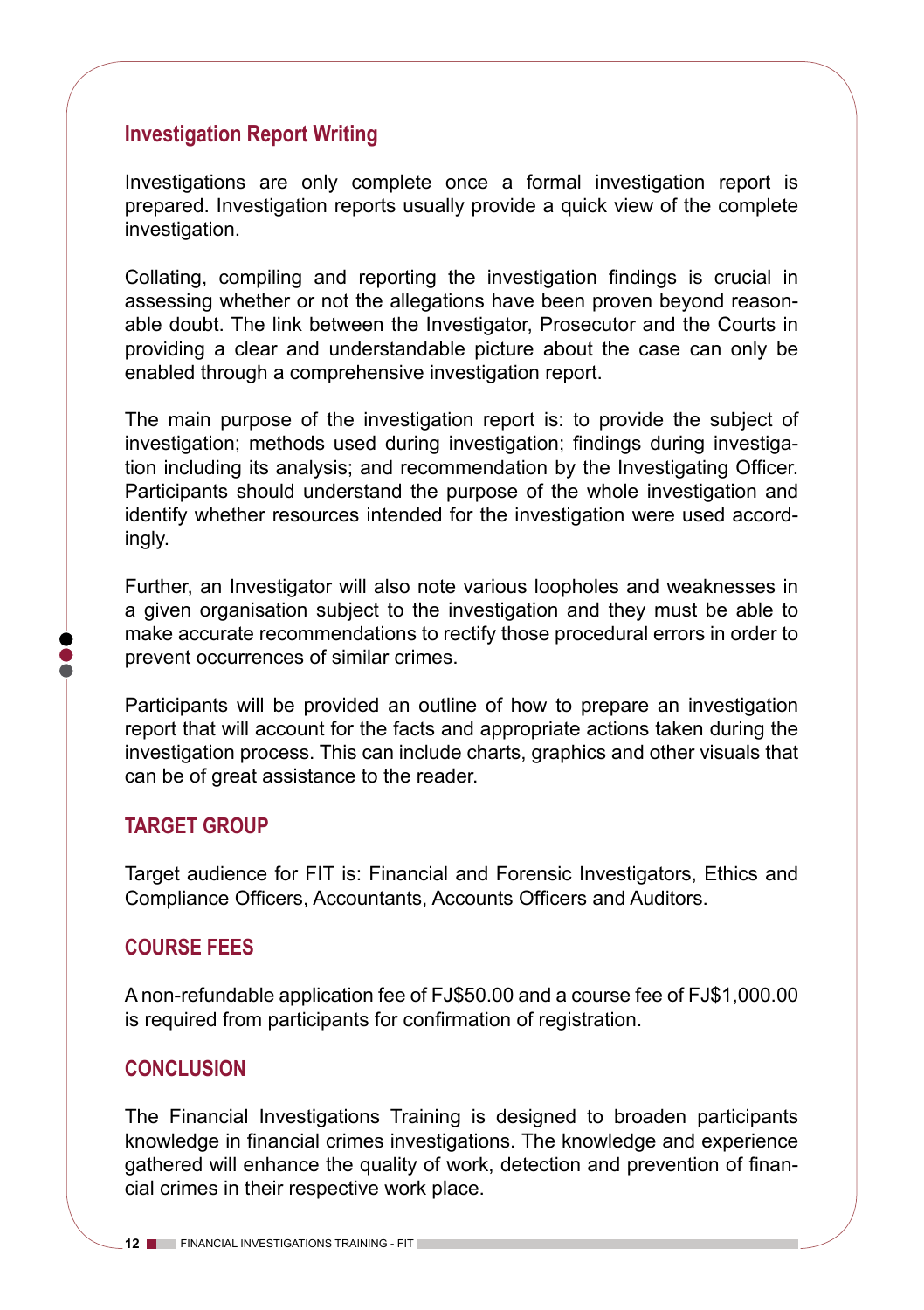

#### **SUVA OFFICE**

Rev. John Hunt House 3 St. Fort Street Suva Fiji

G.P.O Box 2335 Government Buildings Suva Fiji

#### Ph: (679) 331 0290 | Fax: (679) 331 0297

#### **LAUTOKA OFFICE**

Ground Floor Superb Investments Building 30 Namoli Avenue Lautoka Fiji

P.O. Box 7106 Lautoka Fiji

Ph: (679) 666 8093 | Fax: (679) 666 9083

#### **LABASA OFFICE**

Ground Floor Galaxy Plaza Complex Nasekula Rd Labasa Fiji

P.O. Box 9 Labasa Fiji

#### Ph: (679) 881 6793 | Fax: (679) 881 6792

EMAIL fit@ficac.org.fj

WEBSITE www.ficac.org.fj